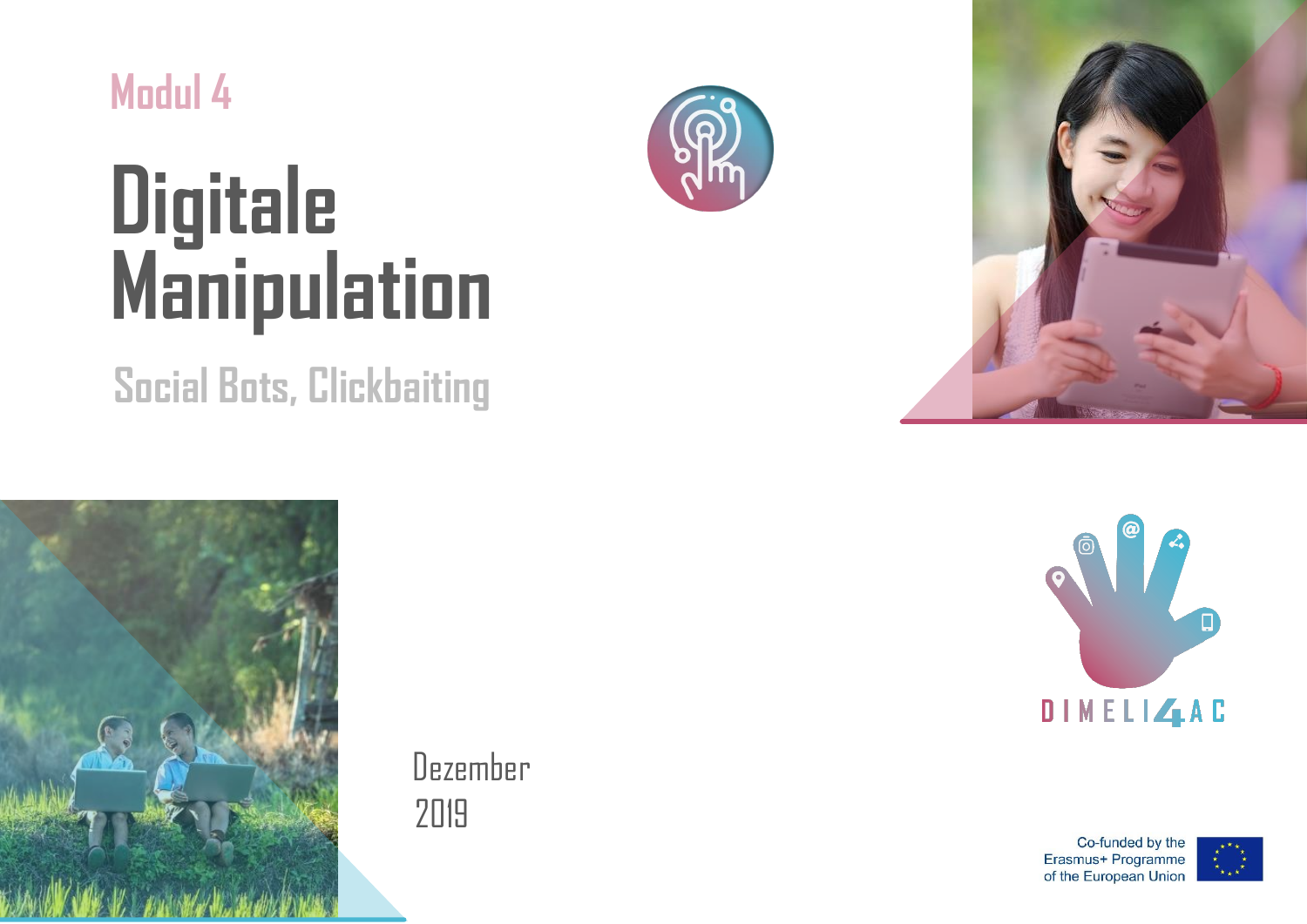

#### Project information

| Project Title:                 | Digital Media Literacy for Active Citizenship |
|--------------------------------|-----------------------------------------------|
| Project Acronym:               | DIMELI4AC                                     |
| <b>Grant Agreement Number:</b> | 2018-1-DE03-KA201-047411                      |
| Coordinator:                   | Liebniz Universität Hannover                  |
| Project Website:               | www.dimeli.eu                                 |



This document by Dimeli4AC is licensed under CC BY-SA 4.0. To view a copy of this license, visit https://creativecommons.org/licenses/by-sa/4.0

The European Commission support for the production of this publication does not constitute an endorsement of the contents which reflects the views only of the authors, and the Commission cannot be held responsible for any use which may be made of the information contained therein.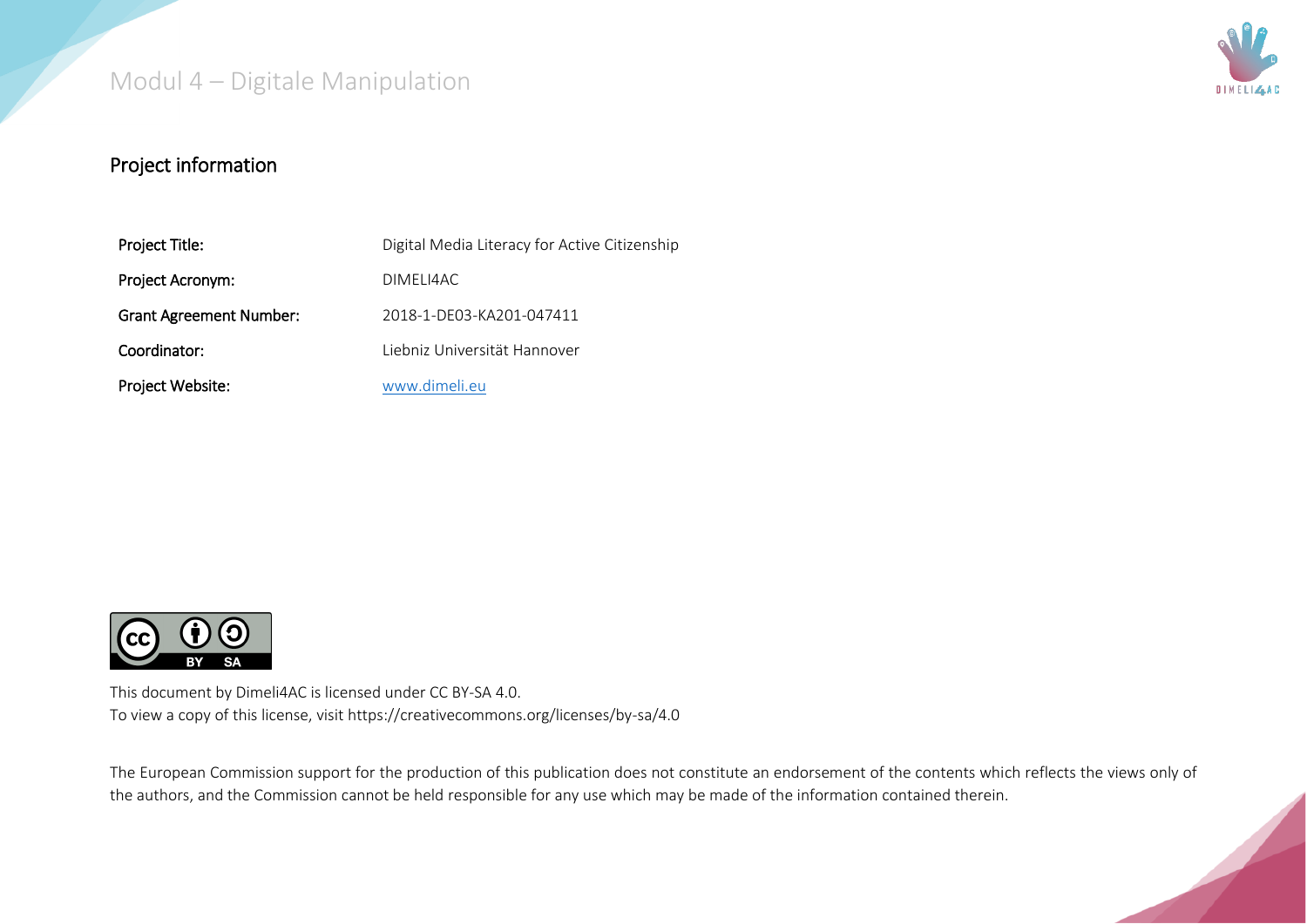

# Social Bots

Thema 1

## 1 Ziele

 $\ddot{\phantom{a}}$ 

- 1. Verstehen von Social Bots
- 2. Erkennen Social Bots
- 3. Reagieren to Social Bots
- 4. Bewusstsein für Social Bots im Klassenzimmer schaffen

# 2 Allgemeine Beschreibung

In der der nationalen Forschung wurde deutlich, dass die Schüler\*innen nicht mit dem Konzept der Social Bots und der Online-Manipulation von Meinungen vertraut sind. Dieses Modul liefert Informationen über verschiedene Arten von Social Bots sowie Informationen über die Gefahr von Social Bots für Bürger\*innen und Demokratie. Die Schüler\*innen lernen, wie man soziale Bots erkennt, aufdeckt und darauf reagiert. Schließlich werden die Schüler\*innen eine Aufklärungskampagne durchführen, um das Bewusstsein für dieses Thema in ihren Klassenzimmern und in ihrem Schulumfeld zu erhöhen.

# 3 Introduction to the Topic

"Bot" ist die Abkürzung für den englischen Begriff "robot" für Roboter. Bots sind Computerprogramme, die automatisch bestimmte Aufgaben erfüllen. Durch gefälschte Konten können Meinungsbots in sozialen Netzwerken auch menschliche Identitäten fälschen. Falschmeldungen werden oft über Social Media Kanäle wie Twitter, Facebook und Instagram verbreitet. Die Programmierung eines Social Bot ist einfach. Es gibt kostenlose Softwares im Internet, die mit wenigen Änderungen im Code schnell genutzt werden können. Hinter Bots steckt keine künstliche Intelligenz, sondern ein Algorithmus<sup>1</sup>. Dieses Modul verfolgt das Ziel, die Gefahr solcher Social Bots und deren Auswirkungen auf Online-Konversationen aufzuzeigen. Darüber hinaus ist es wichtig, nicht nur verschiedene Arten von Social Bots zu kennen, sondern auch Strategien zu kennen, um sie zu identifizieren und auf angemessene Weise darauf zu reagieren. Dies wird ein wesentlicher Bestandteil dieses Moduls sein.

<sup>1</sup> See: https://www.bpb.de/252585/was-sind-social-bots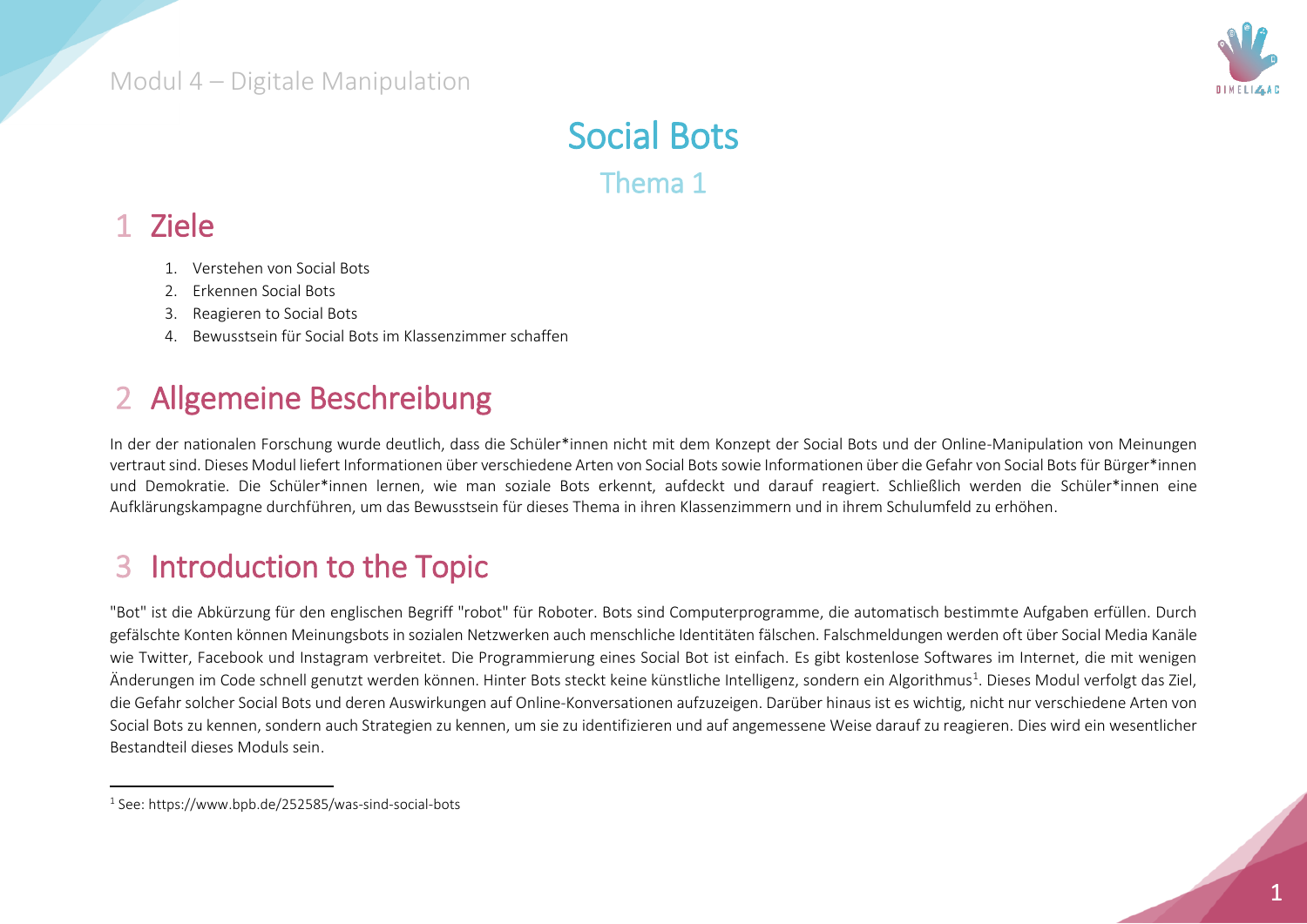

# 4 Framework

| <b>TOPIC 1</b>                             | <b>Indicators</b><br>(Level) | <b>Benchmarks</b><br>(Aim)                                                                                                                                                                                                                                                                                                                 | Syllabus                                                                                                                                                                                                                                                | Activity                                                                                                | Resources /<br>Scenarios<br><b>Basic</b><br>$(10-12 y.o.)$                                                  | Resources /<br><b>Scenarios</b><br>Advanced<br>$(12-15 y.o.)$                                                                                                                                                   | Assessment                                                                             |
|--------------------------------------------|------------------------------|--------------------------------------------------------------------------------------------------------------------------------------------------------------------------------------------------------------------------------------------------------------------------------------------------------------------------------------------|---------------------------------------------------------------------------------------------------------------------------------------------------------------------------------------------------------------------------------------------------------|---------------------------------------------------------------------------------------------------------|-------------------------------------------------------------------------------------------------------------|-----------------------------------------------------------------------------------------------------------------------------------------------------------------------------------------------------------------|----------------------------------------------------------------------------------------|
| <b>DIGITAL</b><br>MANIPULA-<br><b>TION</b> | Understand                   | 1.1 The student<br>understands the basic<br>concept of social bots<br>(basic concept of<br>algorithms).<br>1.2 The student<br>understands that there<br>are different kinds of<br>social bots<br>(overloading bots;<br>trendsetter; trolls)<br>1.3 The student<br>understands the<br>impact of social bots<br>on online-<br>conversations. | 1.1 I understand that<br>the social bot is one<br>form of an algorithm<br>1.2 I understand that<br>there are three mayor<br>types of social bots<br>and I am able to name<br>them<br>1.3 I understand that<br>social bots try to<br>manipulate opinions | 1.1 and 1.2<br>Lecture via<br>online-tools<br>1.3 Showing<br>examples of very<br>obvious social<br>bots | 1.1 and 1.2<br>Online tutorial/<br>video<br>1.3 Screenshots<br>of social bot<br>accounts and<br>their posts | 1.1 and 1.2<br>Online tutorial/<br>video<br>1.3 Screenshots<br>of social bot<br>accounts and<br>their posts<br>+ concrete<br>example on how<br>social bots had<br>an influence on<br>the US-election<br>in 2017 | Pre-Posttest via Quiz                                                                  |
|                                            | Engage /<br>Interact         | 2.1 The student knows<br>indicators to recognize<br>e.g. opinion bots /<br>websites / accounts                                                                                                                                                                                                                                             | 2.1 and $2.2$ I know the<br>important questions in<br>order to recognize<br>social bots:                                                                                                                                                                | 2.1 and 2.2<br>Presentation on<br>the indicators                                                        | 2.1 Students get<br>one account of a<br>social bot and<br>click on all                                      | 2.2 Students get<br>two different<br>accounts and<br>need to                                                                                                                                                    | Assessment by ratio<br>of right answers/<br>tries in order to get<br>all answers right |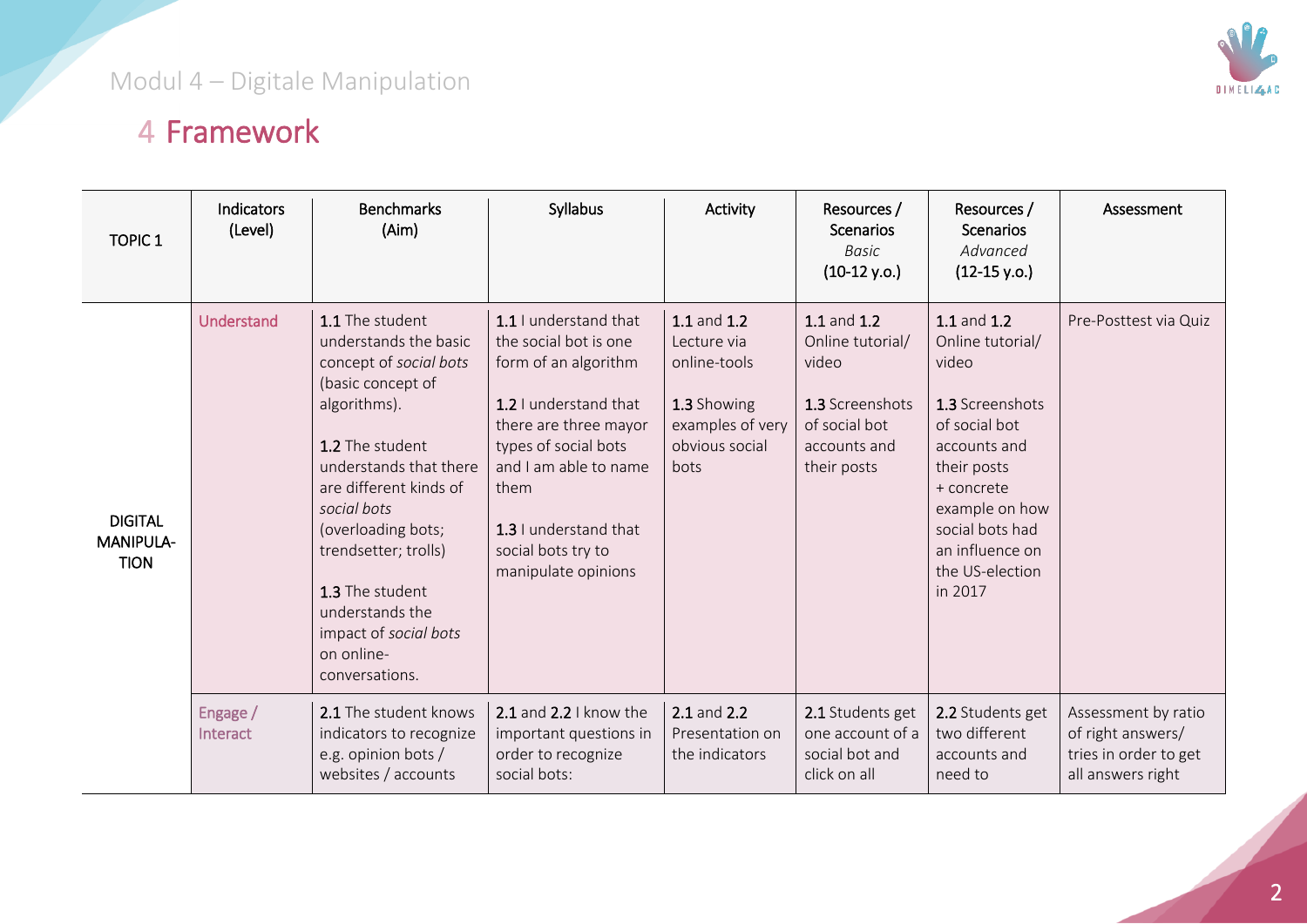

|          | 2.2 The student knows<br>how to use the<br>indicators in order to<br>expose social bots | https://www.tellerrepo<br>rt.com/tech/--bot-or-<br>no-bot-how-to-<br>recognize-opinion-<br>robots-r1c6Eaoy4.html   |                                                                                                 | indicators that<br>seem to be<br>indicators that it<br>is a social bot                                                                                                                           | recognize which<br>one is a social<br>bot and which<br>one is a real<br>person by using<br>the indicators                                                                                                                                                              |                                                                                                                                                                                                                          |
|----------|-----------------------------------------------------------------------------------------|--------------------------------------------------------------------------------------------------------------------|-------------------------------------------------------------------------------------------------|--------------------------------------------------------------------------------------------------------------------------------------------------------------------------------------------------|------------------------------------------------------------------------------------------------------------------------------------------------------------------------------------------------------------------------------------------------------------------------|--------------------------------------------------------------------------------------------------------------------------------------------------------------------------------------------------------------------------|
| Analyze  | 3.1 The students<br>analyses the influence<br>of social bots on social<br>networks.     | 3.1 I am able to<br>analyze which<br>influence social bots<br>have on our<br>democracy /<br>community / society    | 3.1 Presentation<br>3.1 Example of<br>social bots in our<br>daily lives                         | Different<br>examples of<br>different bots<br>that have a<br>serious impact<br>on politics (e.g.<br>migration;<br>refugees - social<br>bots that tried<br>to push the<br>right-wing<br>movement) | Different<br>examples of<br>social bots with<br>different goals:<br>1. Analyze<br>different kinds<br>of social bots<br>and their area<br>of impact<br>(politics,<br>environment,<br>friendships<br>etc.)<br>2. Analyze the<br>treats of social<br>bots in<br>democracy | 3.1 writing a short<br>letter explaining<br>aspects of social bots<br>to a friend<br>3.2 Scenario: A social<br>bot starts to<br>comment your post -<br>what reaction would<br>you show? (select<br>from several options) |
| Evaluate | 4.1 Students rate<br>websites for their<br>susceptibility to social<br>bots.            | 4.1 I know security<br>standards against<br>social bots on<br>webpages and can<br>assess if these<br>standards are | 4.1 Students<br>decide based on<br>their own<br>inquiry if you<br>could use<br>different online | 4.1 different<br>sources which<br>are either<br>trustworthy or<br>not                                                                                                                            | 4.1 different<br>sources which<br>are either<br>trustworthy or<br>not (less obvious                                                                                                                                                                                    | Assessment by ratio<br>of right answers/<br>tries in order to get<br>all answers right                                                                                                                                   |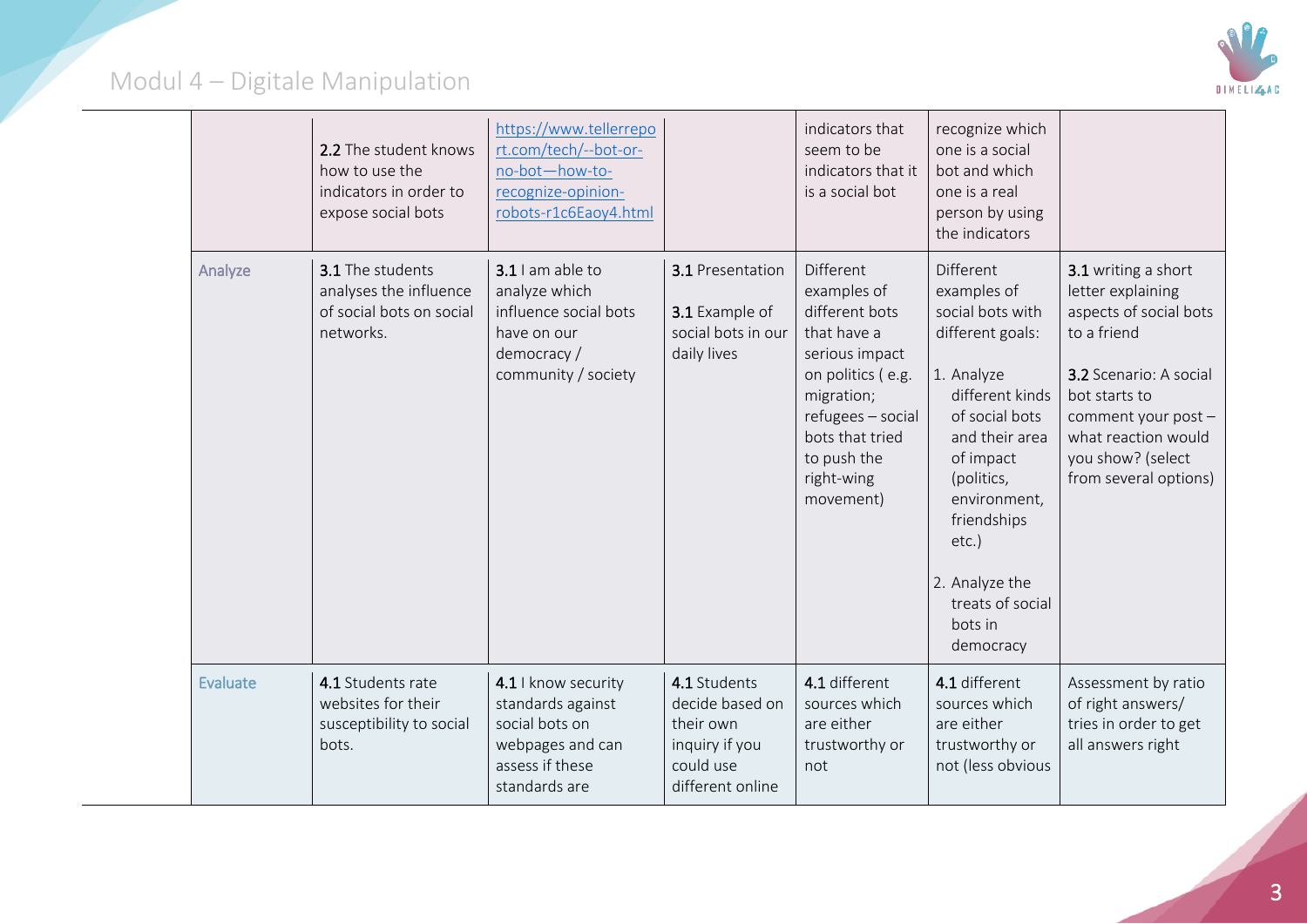

|        |                                                                                                                                                                                                                                                                                                                         | implemented.                                                                                             | platforms as a<br>source for<br>information or<br>not                                                                                                    |                                                                                                                                       | than in the basic<br>scenario)                                                                                                                             |                                                                          |
|--------|-------------------------------------------------------------------------------------------------------------------------------------------------------------------------------------------------------------------------------------------------------------------------------------------------------------------------|----------------------------------------------------------------------------------------------------------|----------------------------------------------------------------------------------------------------------------------------------------------------------|---------------------------------------------------------------------------------------------------------------------------------------|------------------------------------------------------------------------------------------------------------------------------------------------------------|--------------------------------------------------------------------------|
| Create | 5.1 The students<br>develop theses why<br>social bots attract<br>people.<br>5.2 The students<br>design a flyer and a<br>campaign that raises<br>awareness for the<br>problem of social bots,<br>and how to recognize<br>them.<br>5.3 The students<br>create a captcha tool,<br>which allows<br>identifying social bots. | $5.1 - 5.3$ I am reacting<br>on the problem of<br>social bots by creating<br>awareness on the<br>problem | 5.1-5.3 Students<br>bring the topic<br>of social bots to<br>their classrooms<br>and develop<br>strategies to<br>combat them/<br>to sensitize for<br>them | 5.1-5.3 "Social<br>bots action<br>guide" $-$<br>templates and<br>instructions to<br>create an<br>awareness-<br>campaign in<br>schools | 5.1-5.3 "Social<br>bots action<br>$guide'' -$<br>templates and<br>instructions to<br>create an<br>awareness-<br>campaign in<br>schools<br>(advanced level) | Assessment by<br>evaluating the results<br>of the in-schools<br>campaign |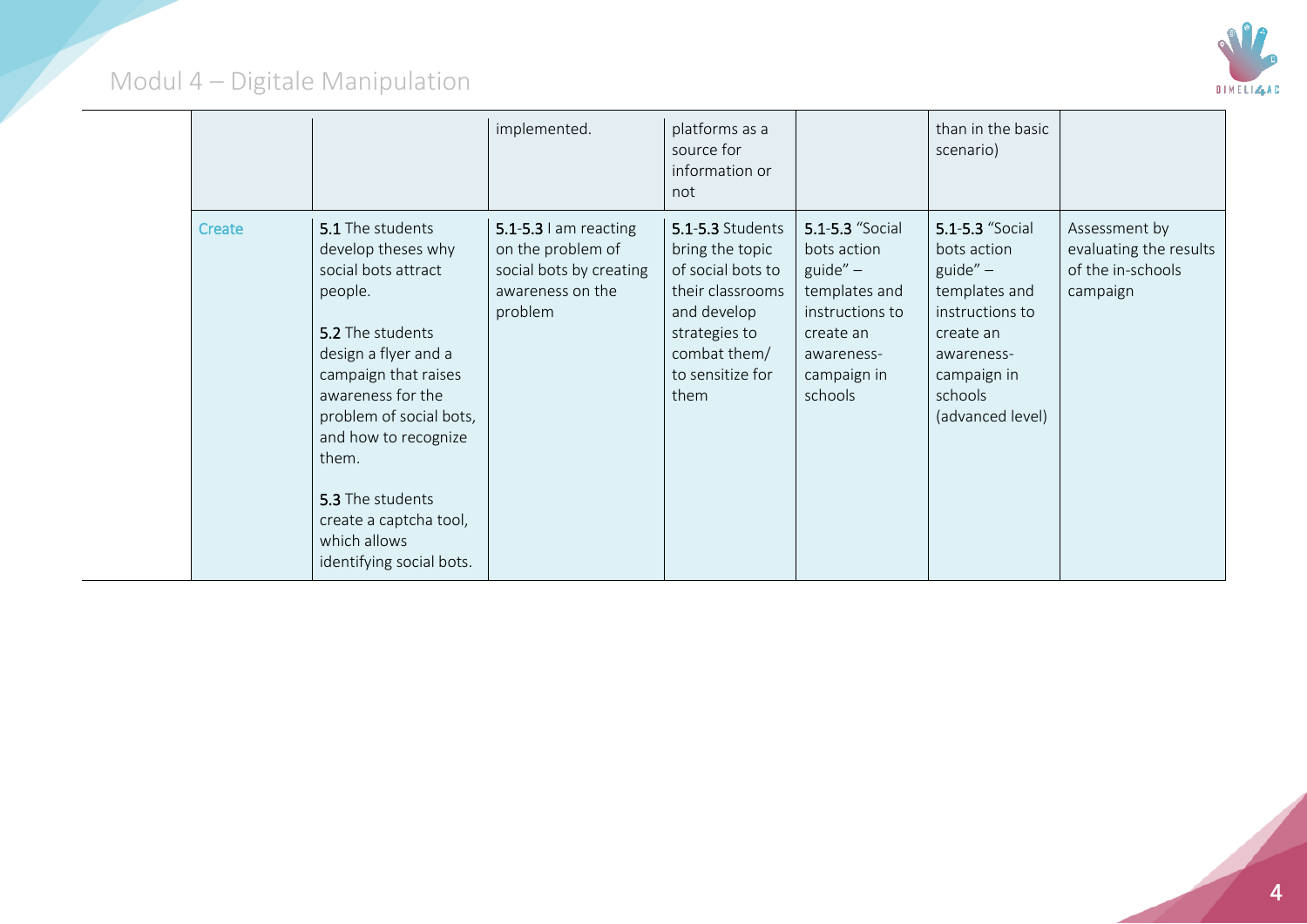

# **Clickbait** Thema 2

### 1 Ziele

- 1. Verstehen von Clickbaiting
- 2. Erkennen von Clickbaiting
- 3. Reagieren auf Clickbaiting
- 4. Bewusstsein für Clickbaiting im Klassenzimmer schaffen

# 2 Allgemeine Beschreibung

Dieses Modul liefert Informationen über Clickbaiting und seinen Funktionsmechanismus, Menschen mit einprägsamen Schlagzeilen anzuziehen, um Klicks zu erhalten. Die Teilnehmenden lernen, wie man Clickbaits erkennt, sie enthüllt und darauf reagiert. Schließlich werden die Schüler\*innen darüber nachdenken, wie sie das Bewusstsein für Clickbaits in ihrer Klasse fördern und reflektieren über den Einfluss von Clickbaits auf Menschen.

# 3 Einführung

OMG, WOW, LOL oder SMH: Clickbaits lösen starke Emotionen aus und nutzen psychologische Effekte, um Menschen zum Klicken und Teilen zu bewegen. Das grundlegende Prinzip wurde nicht im Internet erfunden, es ist bereits aus der Boulevardpresse und in Form des Cliffhangers auch aus der Filmindustrie bekannt. Beim Clickbait versuchen Verleger und insbesondere Vermarkter, mithilfe von "Click-through Phrases" und Überschriften Klicks zu erhöhen, um ihren Online-Verkehr und damit ihre Werbeeinnahmen zu erhöhen. Dieses Modul verfolgt das Ziel, die Gefahr von Clickbaiting-Strategien und deren Auswirkungen auf das Online-Verhalten aufzuzeigen. Zusätzlich ist es wichtig, nicht nur grundlegende Konzepte des Clickbaiting zu behandeln, sondern auch Strategien zu kennen, um Clickbaiting zu identifizieren und sich vor dem Einfluss zu schützen. Dies wird ein wesentlicher Bestandteil dieses Moduls sein.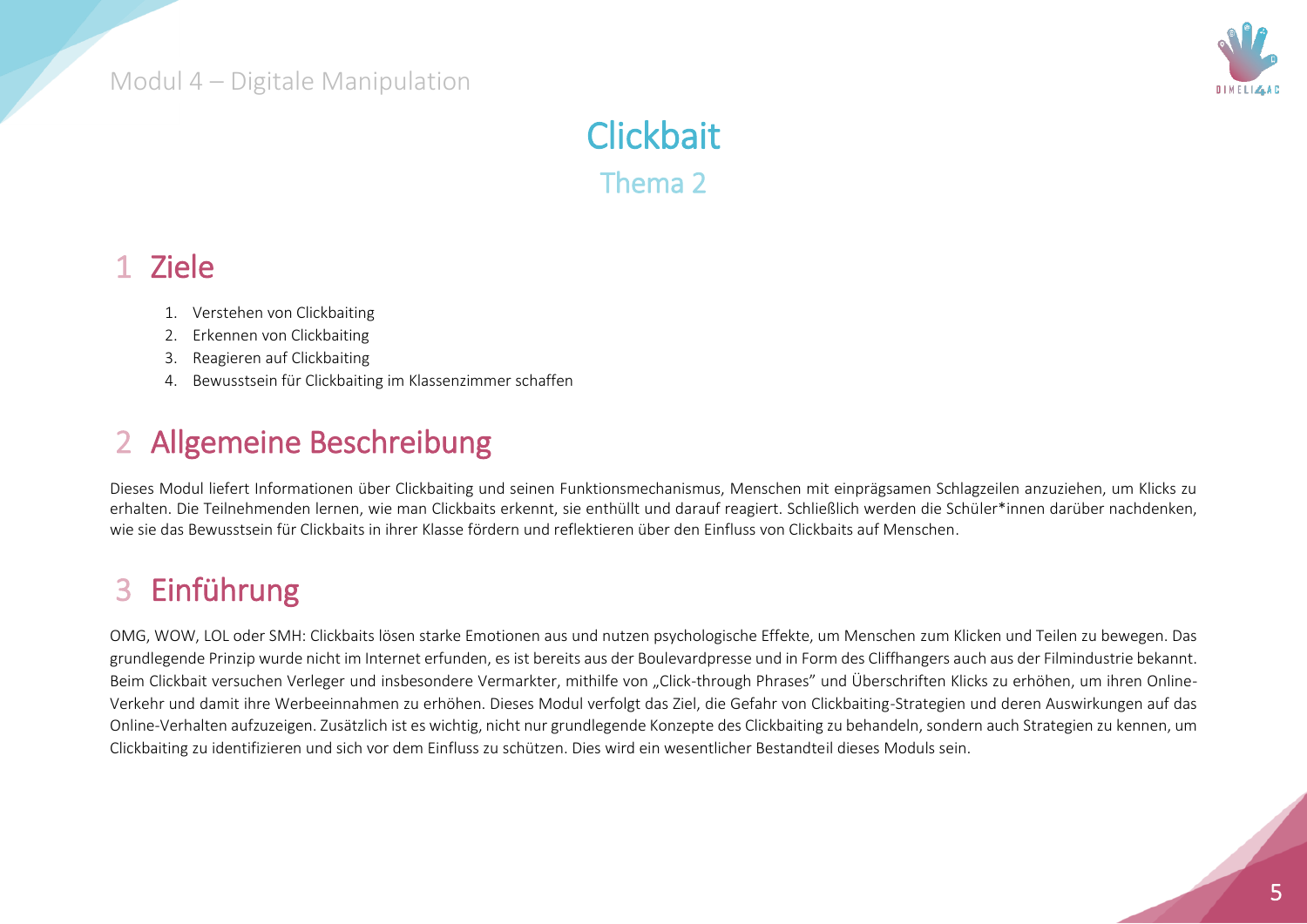

# 4 Framework

| <b>TOPIC 2</b>   | Indicators<br>(Level) | <b>Benchmarks</b><br>(Aim)                                                                                                                    | Syllabus                                                                                                                                                 | Activity                                                                                            | Resources /<br><b>Scenarios</b><br>Basic<br>$(10-12 y.o.)$                                                                                                                                                                                       | Resources /<br><b>Scenarios</b><br>Advanced<br>$(12-15 y.o.)$                                                                                                                                                                          | Assessment            |
|------------------|-----------------------|-----------------------------------------------------------------------------------------------------------------------------------------------|----------------------------------------------------------------------------------------------------------------------------------------------------------|-----------------------------------------------------------------------------------------------------|--------------------------------------------------------------------------------------------------------------------------------------------------------------------------------------------------------------------------------------------------|----------------------------------------------------------------------------------------------------------------------------------------------------------------------------------------------------------------------------------------|-----------------------|
| <b>CLICKBAIT</b> | Understand            | 1.1 The student<br>understands the basic<br>concept of click<br>baiting.<br>1.2 The student<br>understands<br>motivation of click<br>baiting. | 1.1 I understand why<br>some websites/users<br>use click baiting<br>1.2 I understand that<br>click baiting could also<br>be a manipulation my<br>opinion | 1.1 and 1.2<br>Lecture via<br>online-tools<br>1.3 Showing<br>examples of<br>obvious click<br>baits. | 1.1 and 1.2<br>online tutorial/<br>video<br>1.3 Examples<br>from the<br>internet on click<br>baiting:<br>https://www.gig<br>a.de/extra/inter<br>net/gallery/click<br>bait-bedeutung-<br>einfach-erklaert-<br>$an-6-$<br>beispielen/#pag<br>$e=5$ | 1.1 and 1.2<br>online tutorial/<br>video<br>1.3 Examples<br>from the<br>internet on click<br>baiting (less<br>obvious, student<br>needs to come<br>up him/herself<br>with examples<br>that she/he saw<br>recently on the<br>internet). | Pre-Posttest via Quiz |
|                  | Engage /<br>Interact  | 2.1 The student is<br>aware that click baiting<br>exists.<br>2.2 The students is<br>able to show examples                                     | 2.1 and 2.2   know<br>what click baiting is<br>and I can show<br>examples on social<br>media                                                             | 2.1 and 2.2<br>Students look up<br>click baits in<br>their own<br>feed/online<br>news papers        | 2.1 Students go<br>through<br>different their<br>own social<br>media and see if                                                                                                                                                                  | 2.1 Students go<br>through<br>different online<br>papers and see if<br>they can find<br>something they                                                                                                                                 | N/A                   |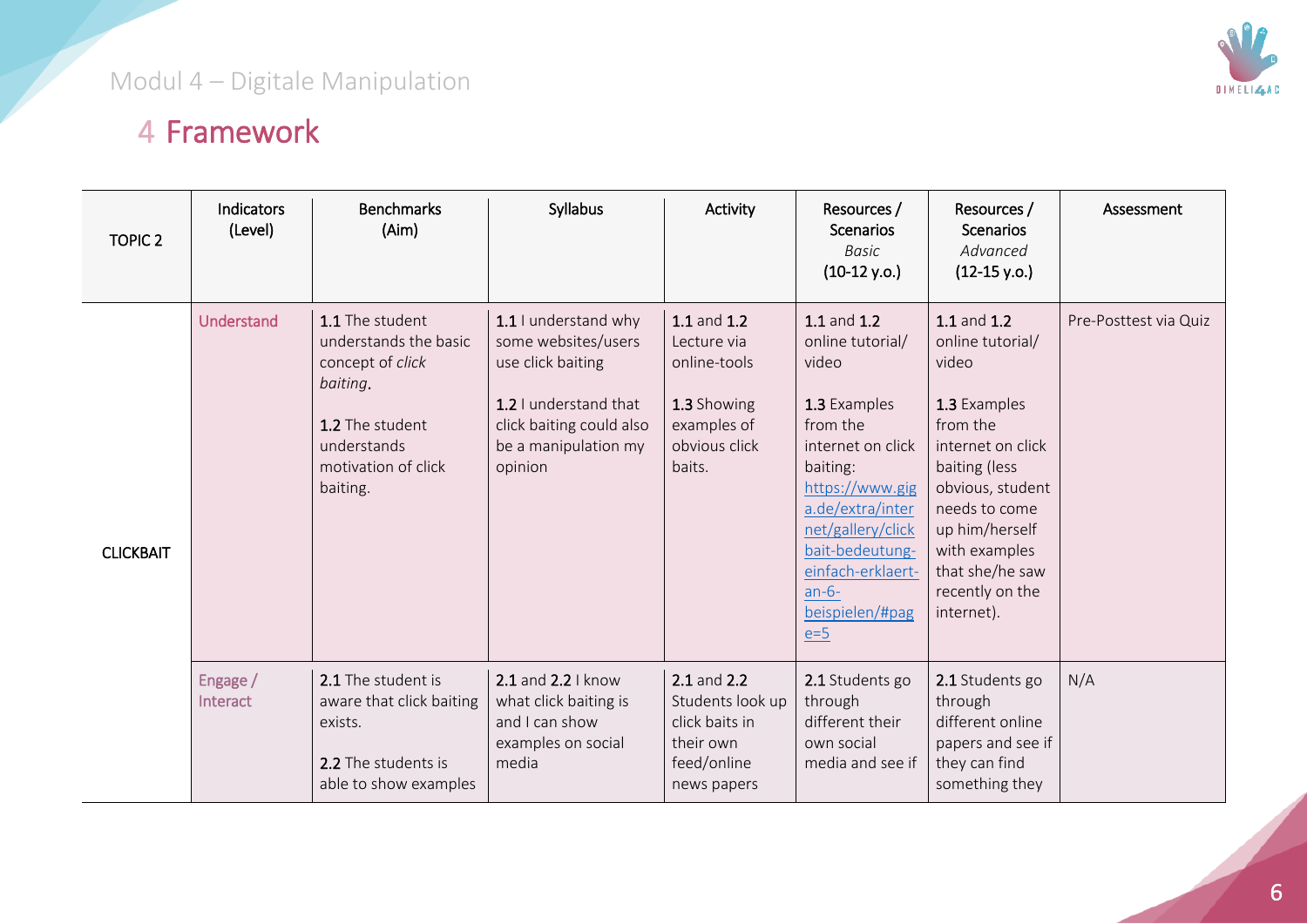

|  |          | of click baits on the<br>internet.                                                                                                                                                            |                                                                                                                                                                                               |                                                                                                                                                                  | they can find<br>clickbait there                                                                    | would describe<br>as clickbait                                                                                               |                                                                                                                                  |
|--|----------|-----------------------------------------------------------------------------------------------------------------------------------------------------------------------------------------------|-----------------------------------------------------------------------------------------------------------------------------------------------------------------------------------------------|------------------------------------------------------------------------------------------------------------------------------------------------------------------|-----------------------------------------------------------------------------------------------------|------------------------------------------------------------------------------------------------------------------------------|----------------------------------------------------------------------------------------------------------------------------------|
|  | Analyze  | <b>3.1</b> The students<br>analyses the influence<br>of click baiting on<br>people.<br>3.2 The students<br>analyse clickbait<br>strategies on YouTube<br>videos.                              | 3.1 I am able to<br>analyze which<br>influence micro<br>targeting on people<br>(emotion, reaction,<br>interest)<br>3.2 I am able to<br>recognize clickbait on<br>YouTube                      | <b>3.1</b> Presentation<br>And discussion<br>3.2 Research                                                                                                        | 3.2 Different<br>YouTube videos<br>which use<br>catchy titles and<br>front pictures.                | 3.2 Different<br>YouTube videos<br>which use<br>catchy titles and<br>front pictures.                                         | 3.2 Students prepare<br>a short presentation<br>with e.g. screen<br>shorts of YouTube<br>titles that they think<br>are clickbait |
|  | Evaluate | 4.1 The students<br>evaluate in how far the<br>online content can<br>fulfil the headlines<br>used in clickbait<br>strategies.<br>4.2 students discuss on<br>moral aspects on click<br>baiting | 4.1 I can evaluate for<br>an online video if the<br>content holds what the<br>headline promises<br>4.2 I thought about the<br>moral aspect of click<br>baits and formed an<br>opinion on that | 4.1 and 4.2<br>Students decide<br>based on their<br>own inquiry if<br>you could use<br>different online<br>platforms as a<br>source for<br>information or<br>not | 4.1 and 4.2<br>different<br>sources which<br>are either<br>trustworthy or<br>not                    | 4.1 and 4.2<br>different<br>sources which<br>are either<br>trustworthy or<br>not                                             | Students write a<br>letter to a friend on<br>their findings from<br>their inquiry                                                |
|  | Create   | 5.1 The students<br>develop theses why<br>clickbait attracts<br>people.<br>5.2 The students<br>design a flyer that                                                                            | 5.1 Based on my<br>knowledge about click<br>bating I can develop<br>theses why people do<br>click on content that<br>has a catchy headline                                                    | 5.1 Students<br>collect ideas and<br>visualize them<br>on a poster<br>5.2 Student<br>design a flyer                                                              | 5.1 Collection of<br>different catchy<br>headlines that<br>were used as<br>headlines in the<br>past | 5.1 Collection of<br>different catchy<br>headlines that<br>were used as<br>headlines in the<br>past from<br>different areas: | Assessment by<br>evaluating the results<br>of the in-schools<br>activities                                                       |